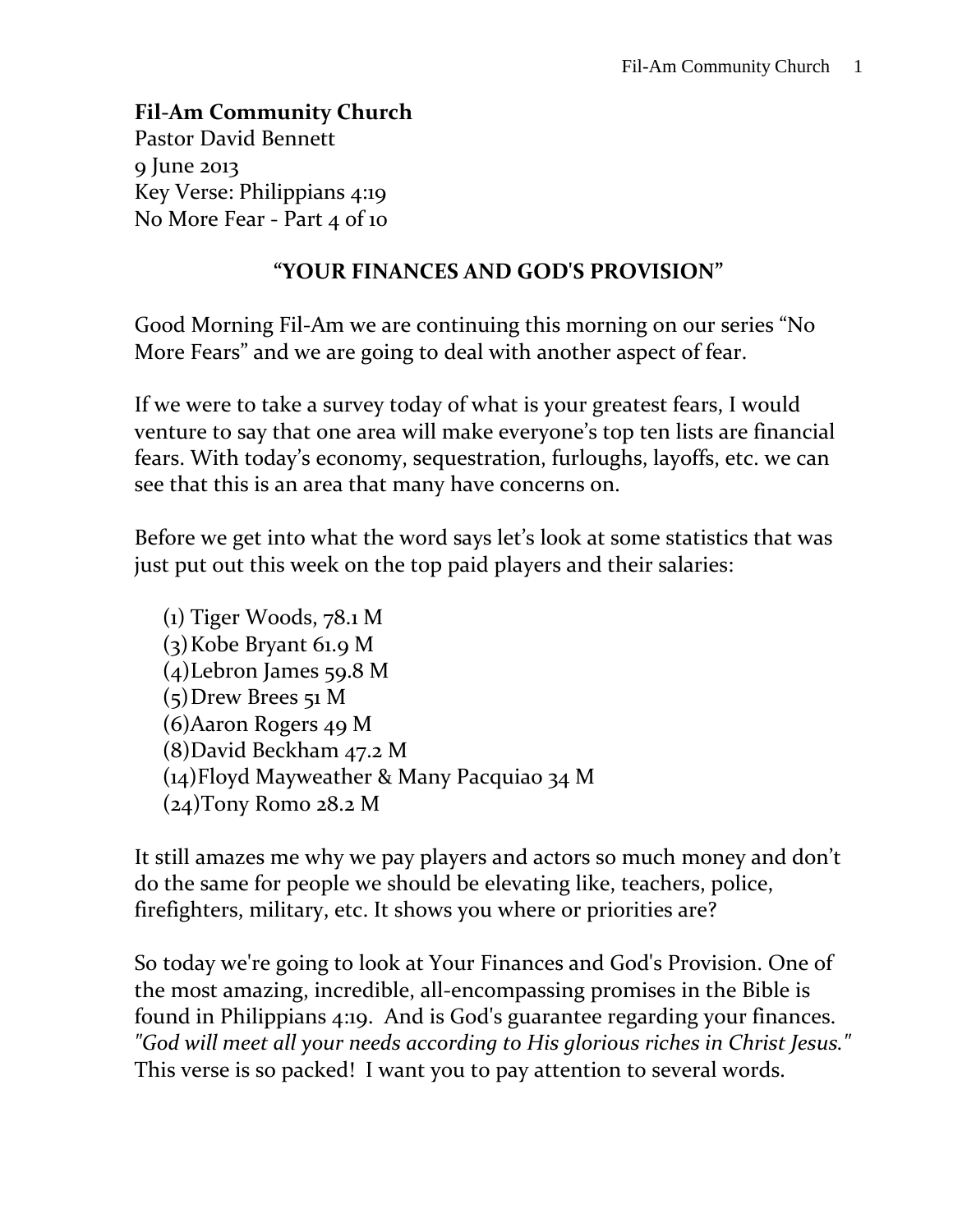First it says, *"God will..."* It doesn't say, "He **might** meet your needs" it says "He will meet your needs."

Then it says, *"God will meet all..."* It doesn't say "I'll meet some of your needs" He says **all.**

- Does that include car payments? Yes.
- Braces? Yes.
- Homes? Yes.

All your **needs.** It doesn't say "I'll meet all your **greed's.**" There's a difference between needs and wants.

As a parent, do you give your kids everything they want? I hope you don't. You don't because you love them; in the same respect our heavenly Father also loves us. He's not going to give you everything you want; you'd be spoiled to death.

But it says, I will meet **all your needs** according to His wealth, His riches. It's not based on my assets, thank God. It's based on what God has and He doesn't run out of resources.

He says *"... for you in Christ Jesus."* This is a promise **only for believers**. This is not a promise for everybody.

- God has not promised to meet everybody's needs.
- God has not promised to meet the needs of people who reject His Son.

This is only for believers, for those who are in Christ Jesus. But He says, if you're one of my children, in my family, I promise to meet **all your needs**."

Romans 8:28 (NASB) "And *we know that God causes all things to work together for good to those who love God, to those who are called according to His purpose."* 

Romans 8:28 (Amplified Bible)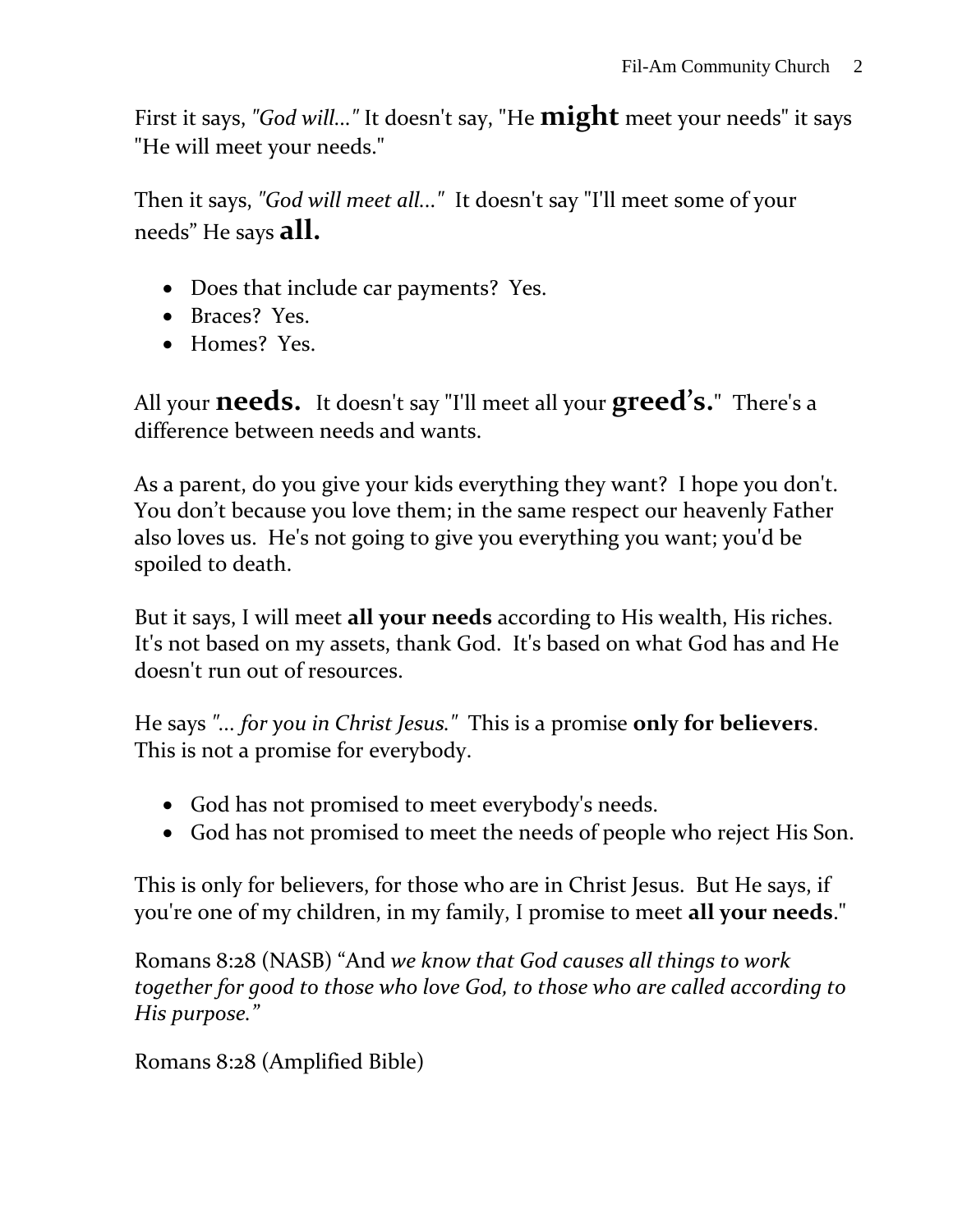*We are assured and know that God being a partner in their labor, all things work together and are [fitting into a plan] for good to and for those who love God and are called according to [His] design and purpose.*

Saints I find **no place** in scripture where it says God promises to meet the needs of a believer who is not following God's commands in giving!

With every promise there is a premise. There are conditions, requirements. There are things God says, "I'll do my part and you do your part."

God has laid out financial principles in His word.

There are many financial principles -- more than we can go into this morning.

- Principles of saving,
- Principles of spending,
- Principles of giving,
- Principles of investing,
- Principles of using your resources.

There are some conditions we can look at this morning. Specifically five. God says if you meet these conditions then I guarantee that I will meet all your financial needs. That's a pretty big promise. The guarantee is you do these things and you'll never have to worry about finances again. That's exactly what God says.

God has promised to meet all my financial needs....

- 1. If I ask for His help.
- 2. If I learn to be content.
- 3. If I practice giving in faith.
- 4. If I maintain my integrity. (Financial integrity, being honest.)
- 5. If I trust Him with my life. (Completely)

# **1. IF I ASK FOR HIS HELP**

James 4:2 *"You do not have because you do not ask God."* That's pretty clear. God is waiting for you to ask.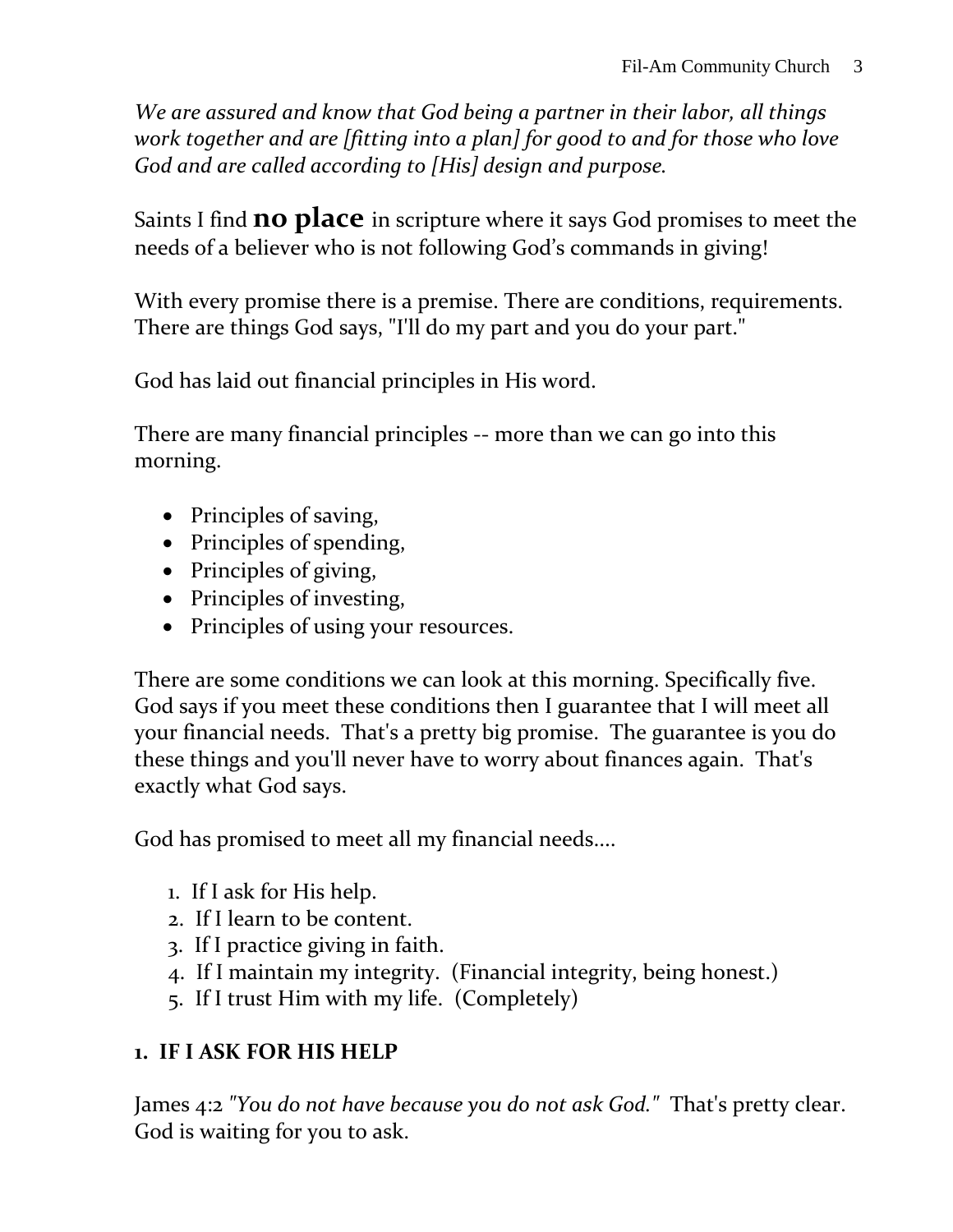God wants to help, but the problem is, you don't ask.

"Jesus says, in Matthew 7:7*, `Ask and it will be given you. Search, and you will find. Knock, and the door will open for you.'"*

Pay attention to the first letter of those three words, **Ask, Search, Knock** what does that spell? **ASK.** 

Get the message!

Possibly one of the reasons why you never see miracles in your life is you never ask for it. Would you like to see God work in your life more? Start asking.

Try this simple exercise, before you pay for it, pray for it. Stop and ask God. Give God a chance to give it to you before you go out and charge it. You probably depend more on your charge card than you do Jesus Christ. Before you pay for it, stop and pray for it.

Why does God want me to ask? Because He's a loving father. Loving fathers love to bestow gifts on their kids. I love to give my kids things and I'm a loving father.

John 16:24 Jesus is talking, *"You've not asked for anything in My name. Ask and you will receive so that your joy will be the fullest possible joy."*

- Why does God want me to ask? So He can give.
- Why does He want to give? So I can receive.
- Why does He want me to receive? So I'll be full of joy.
- Why does He want me to be full of joy? So I can become a blessing to someone else!

It's a great advertisement for Jesus Christ. Joyful Christians are a positive testimony. Rather than a bad testimony, like you have been baptized in vinegar or lemon juice.

If you pray as much about your finances as you worry about them you'd have a lot less to worry about. God says Ask, I'm waiting for you to ask Me.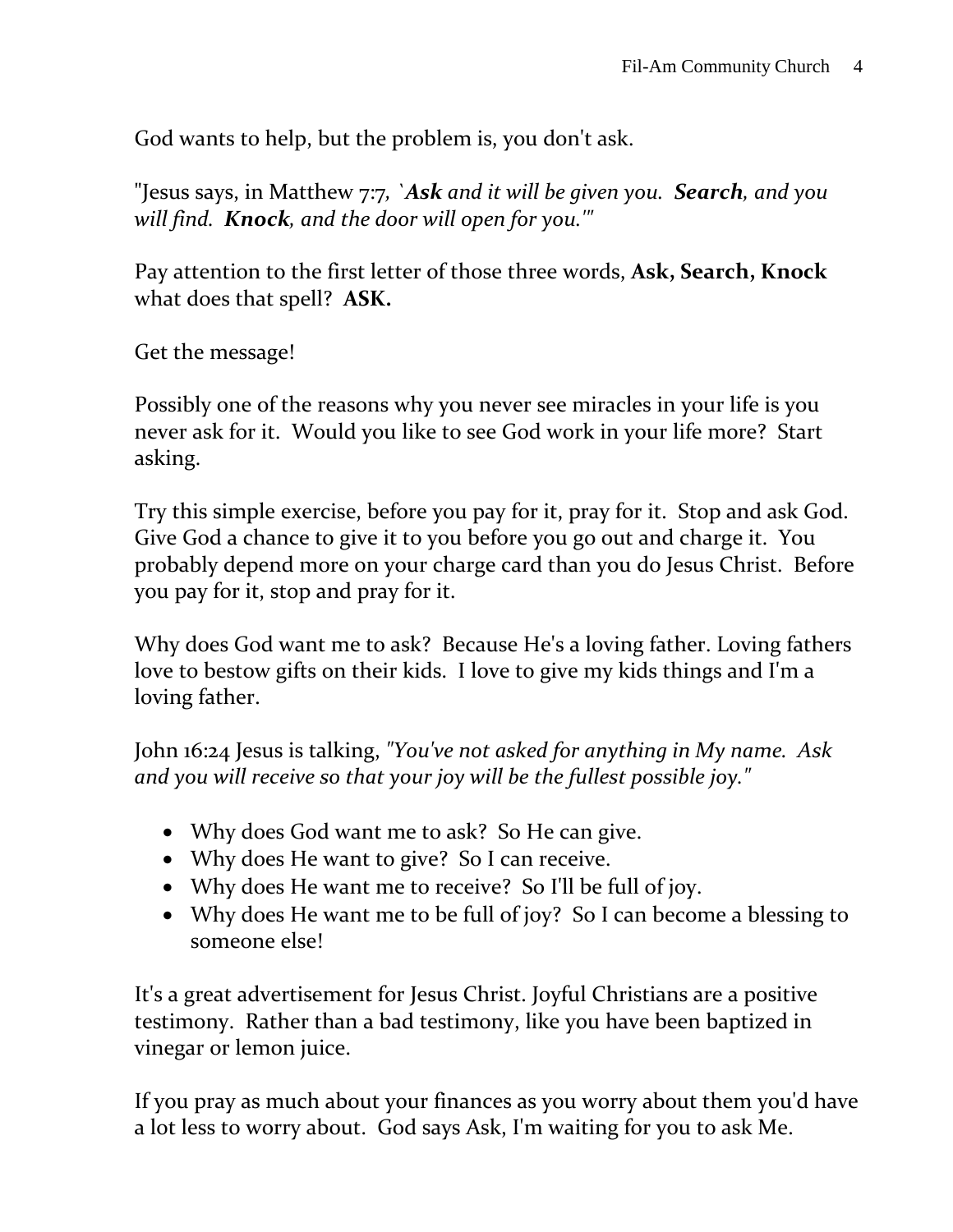## **2. IF YOU'LL LEARN TO BE CONTENT**

Why? Because God's far more interested in your character than He is your comfort.

He's not just interested in making life easy and sheltering us, rather than maintaining us and empowering us.

Contentment Illustration:

They huddled inside the storm door, two children in ragged outgrown coats. She heard them at the door and when she opened it they said, any old papers Lady?

I was a little busy and wanted to say no, until I looked down at their feet and saw thin little sandals, soaked from the cold rain and sleet.

Come on in and I will make you a hot cup of cocoa, there was no conversation. And their soggy sandals left marks upon the kitchen floor.

Cocoa and toast with jam to fortify against the chill outside. I went back in the kitchen and started again on what I was doing.

The silence of the children in the front room struck me so I peeked in to see what they were doing and I saw the girl holding her empty cup in her hands looking at it.

The Boy saw me and asked in a flat voice. "Lady are you Rich?"

Am I rich? Heavens no, I said as I looked down at my shabby slippers. The girl put the cup back I her saucer carefully and said, "Lady your cups and saucers match."

Her voice was old with a hunger that was not from her stomach.

They left holding the bundle of papers I gave them to help keep them warm against the cold and wind.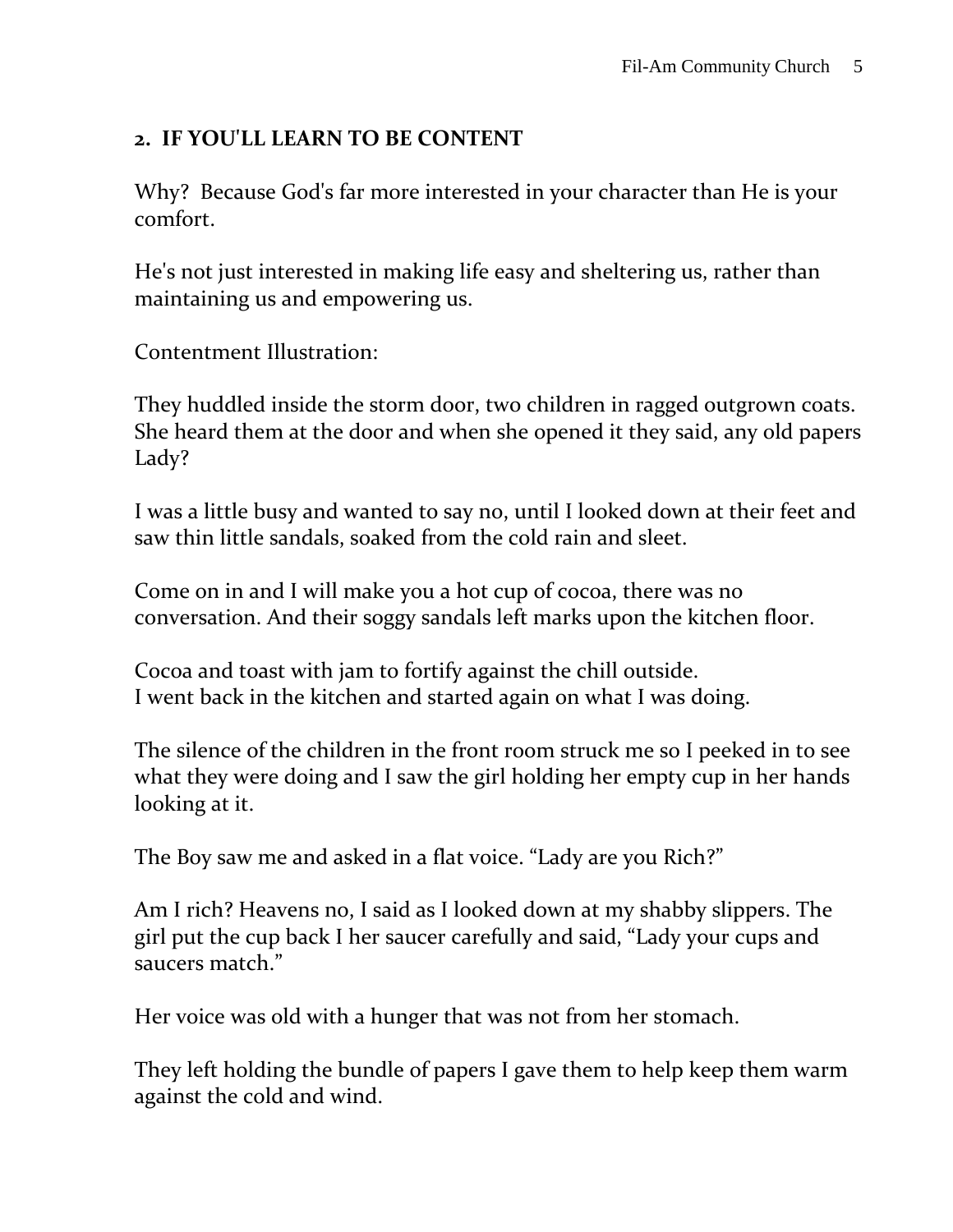They hadn't said Thank you, but they didn't need to. They had done more than that.

Plain blue pottery cups and saucers, but they matched!

I tasted the potatoes and stirred the gravy. No meat, but potatoes and gravy they matched!

A roof over my head and a fire to break the chill in the air, it matched!

A man with a steady job, still at work, but would be home soon, that matched too!

I moved the chairs back from the fire and tidied the living room. The muddy prints from the small sandals were still wet and visible on the floor.

I let it be, I want them in case I ever forget, how very Rich I am!

1 Timothy 6 *"There is great gain in godliness combined with contentment, for we brought nothing into the world and we can take nothing out of it."*

What is contentment?

- Contentment is not, not having any goals.
- Contentment is not, not having ambition.
- Contentment is not even, not having financial goals. Financial goals are fine.
- Contentment means my happiness is not dependent upon circumstances.

Most people get caught into "when" thinking –

- When I get such and such, then I'll be happy.
- When I get to a certain level economically.
- When I get a certain job.
- When I can retire ... then I'll be happy.
- When I get the house paid off...
- When I get the bills paid off... then!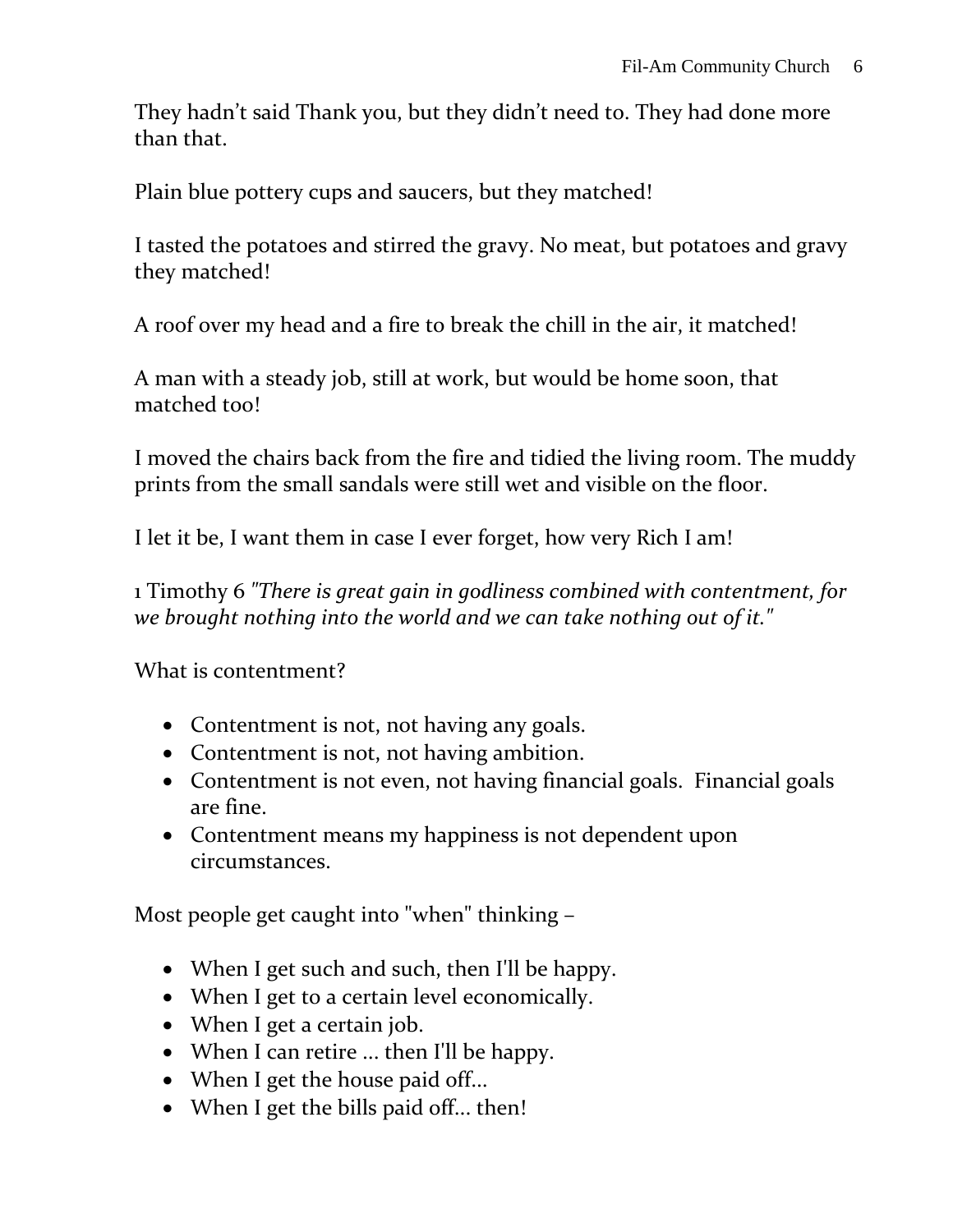God says "No, once you get there you'll always want something else. You always want more."

God says I want you to learn contentment. It's not, not having goals. It's saying my happiness is dependent upon the Lord not on my circumstances in life.

How do you learn to be content? Now pay attention because I am going to give you some very rich **theological depth** here…

You learn contentment by **stopping** doing **what causes** discontentment.

Can God trust you with wealth? Have you learned to be content? God says He wants you to learn contentment.

# **3. IF YOU PRACTICE GIVING IN FAITH**

This is called the Law of the Harvest. 2 Corinthians 9 *"Remember this, whoever sows sparingly will also reap sparingly. And whoever sows generously will also reap generously. Each one should give what he has decided in his heart to give, not reluctantly or under compulsion for God loves a cheerful giver.*

If ever you feel pressured to give, don't. God says don't give under pressure. You should only give when you want to give cheerfully. You don't get any credit for giving under pressure, giving out of guilt.

This is the principle of Sowing and Reaping. This principle is the law of the universe and it applies to every area of your life.

- If I sow criticism I'm going to reap criticism.
- If I sow kindness I'm going to reap kindness.
- If I sow generosity, it's going to come back to me and I'm going to reap generosity.
- If I sow energy, I'm going to reap energy.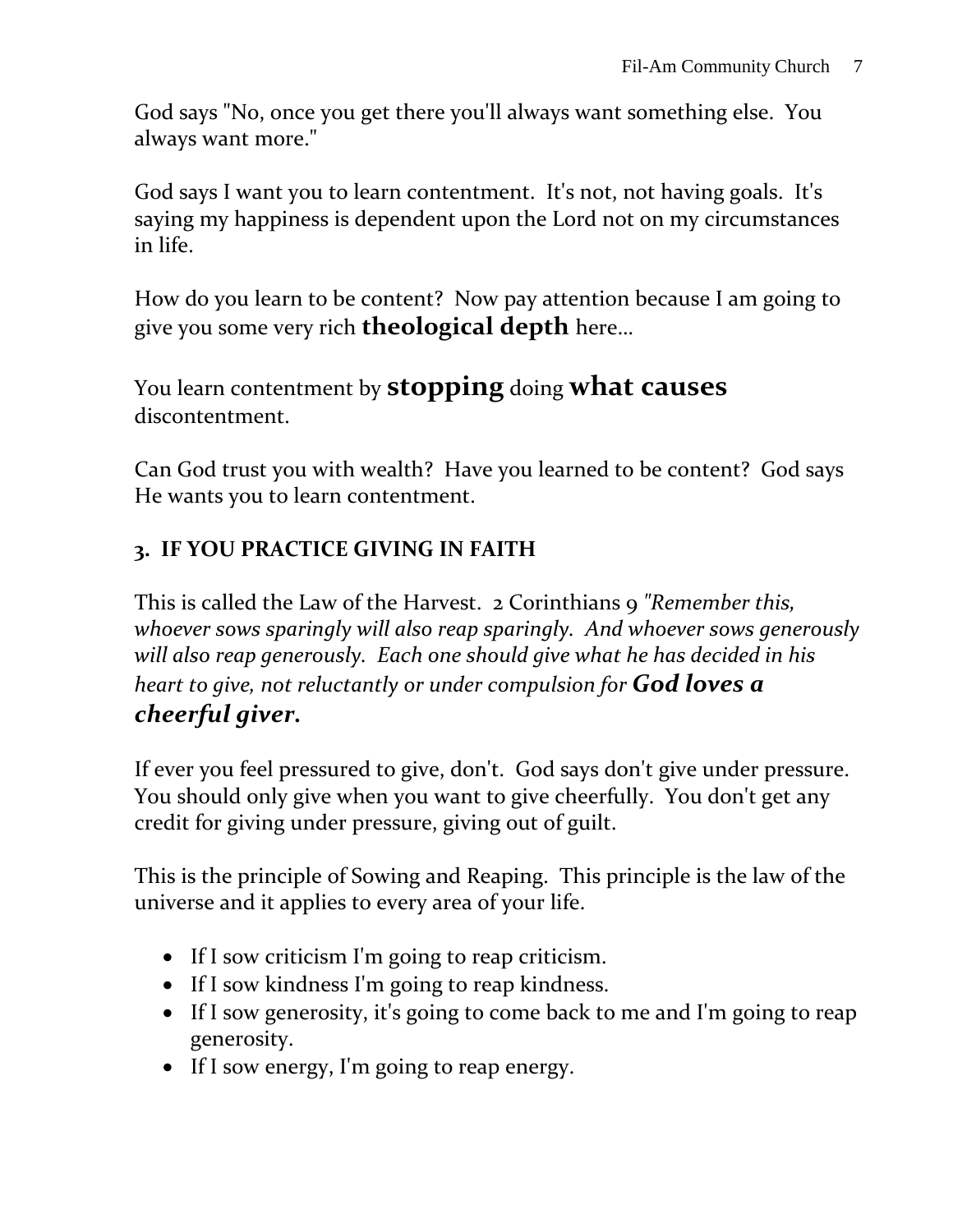It's amazing but if you go to a Gym and work out you'll feel tired, but the next day you'll have more energy, because by expending energy you produce more energy. It's like giving blood: You give blood and it just reproduces itself. It multiplies. Whatever you need more of you simply try and give it away.

This is the principle of sowing and reaping.

Every **farmer** knows this. A farmer has four sacks of seed in his barn and he looks at his barren field, no crop. He doesn't start gripping -- "There's no crop! I wish there was a crop!" He just goes out and starts planting seed.

When you have a **need,** plant a **seed.** 

He goes out, plants seed, it reproduces and he gets more than he had when he started. Do four sacks of seed produce four sacks of seed? No.

Far more than that. They multiply a hundredfold. No farmer in his right mind would say, "I can't afford to plant, to sow. This is all the seed I've got, only four sacks of it. Therefore I'm just going to hold on to the seed." The only way he's going to get anything out of it is by giving it away. He's got to plant it. If he holds on to it that's all he's got. But if he gives it away, it multiplies.

That is true with your money. It's true with everything else in your life. It seems illogical that when I have a need, I need to give. It is illogical.

Luke 6:38 *"Jesus said, `Give and it will be given unto you. And the measure you use to give out will be the measure which God uses to give back to you.'"*

We like to say, "Lord, when all my needs are met, then I'll give away." God says, "No, when you give away, then all your needs will be met."

Why? Because it requires faith.

Proverbs 3 *"Honor the Lord by giving Him the first part of all your income and He will fill your barns to overflow."*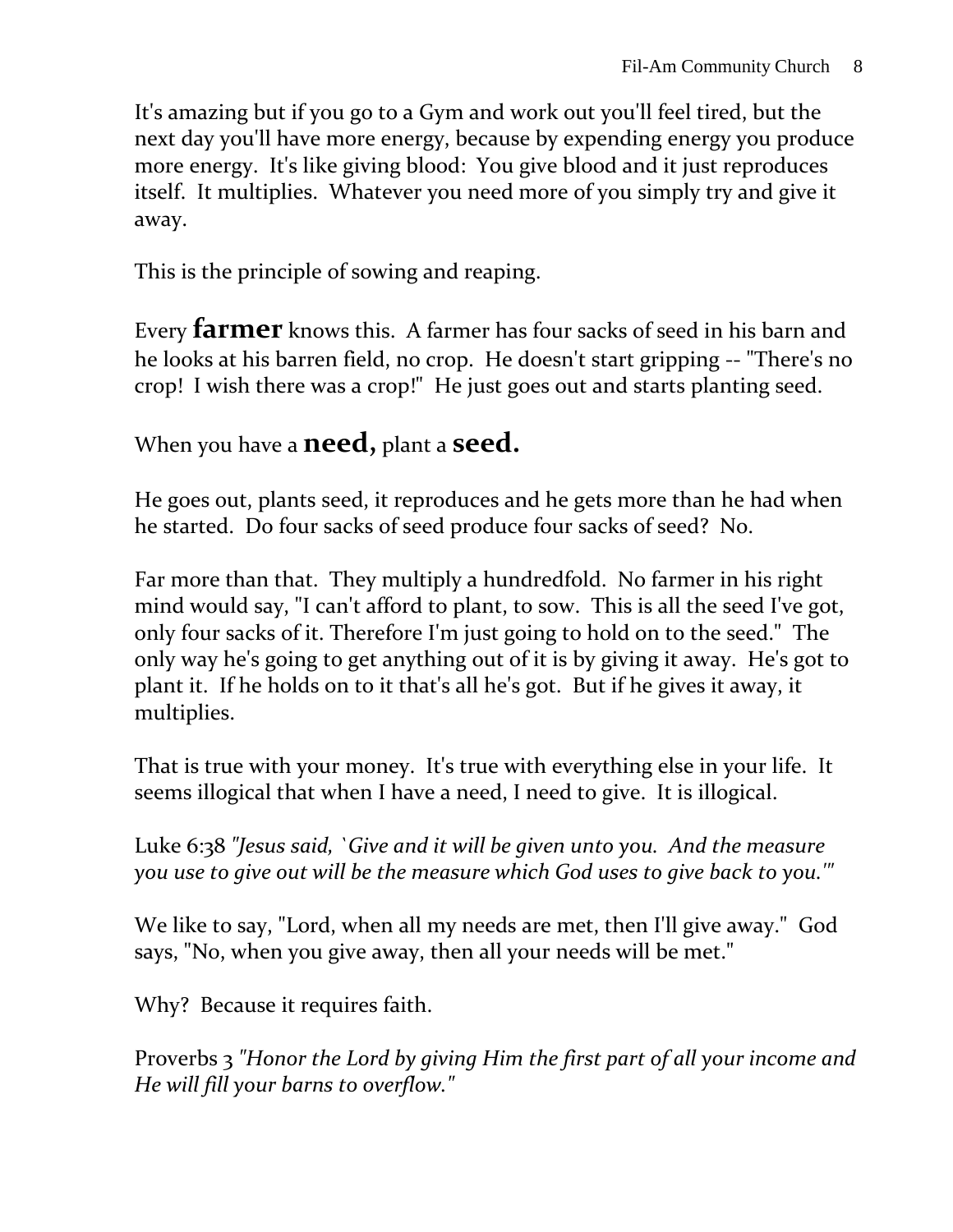Tithing is not charity. God says, "Put Me first in your life and watch what I do. I'll bless you. Your barns will overflow."

Why does He say, Give me the first part. He doesn't say, Pay all your bills and then give. You won't have any then.

The first ten percent of everything we've ever made goes back to the Lord, because God needs it? No. Because He wants what it represents -- your heart.

The Bible says, in Matthew 6:19-20 *"Where your treasure is your heart is also."* If you say Jesus is number one in your life but He's not first in your finances and your time, He's not first. Stop kidding yourself.

"Give and it will be given to you." Give the first part of the income to the Lord and watch Him bless it.

Some of you think you can't afford to tithe. But I honestly say, as the associate pastor, here that you **can't afford not to.**

1 Tim. 6:9-10, *"But those who want to get rich fall into temptation and a snare and many foolish and harmful desires which plunge men into ruin and destruction. For the love of money is a root of all sorts of evil, and some by longing for it have wandered away from the faith and pierced themselves with many grief's."*

The Bible gives us more warnings against greed/money than practically any other vice.

We will **NEVER** find contentment in more stuff!

When we try, we're telling God that He's not enough for us, not our All in All.

Heb. 13:5, "*Make sure that* your character is free from the love of money, being content with what you have; for He Himself has said, "**I WILL NEVER DESERT YOU, NOR WILL I EVER FORSAKE YOU,"**

## **4. IF YOU MAINTAIN YOUR INTEGRITY**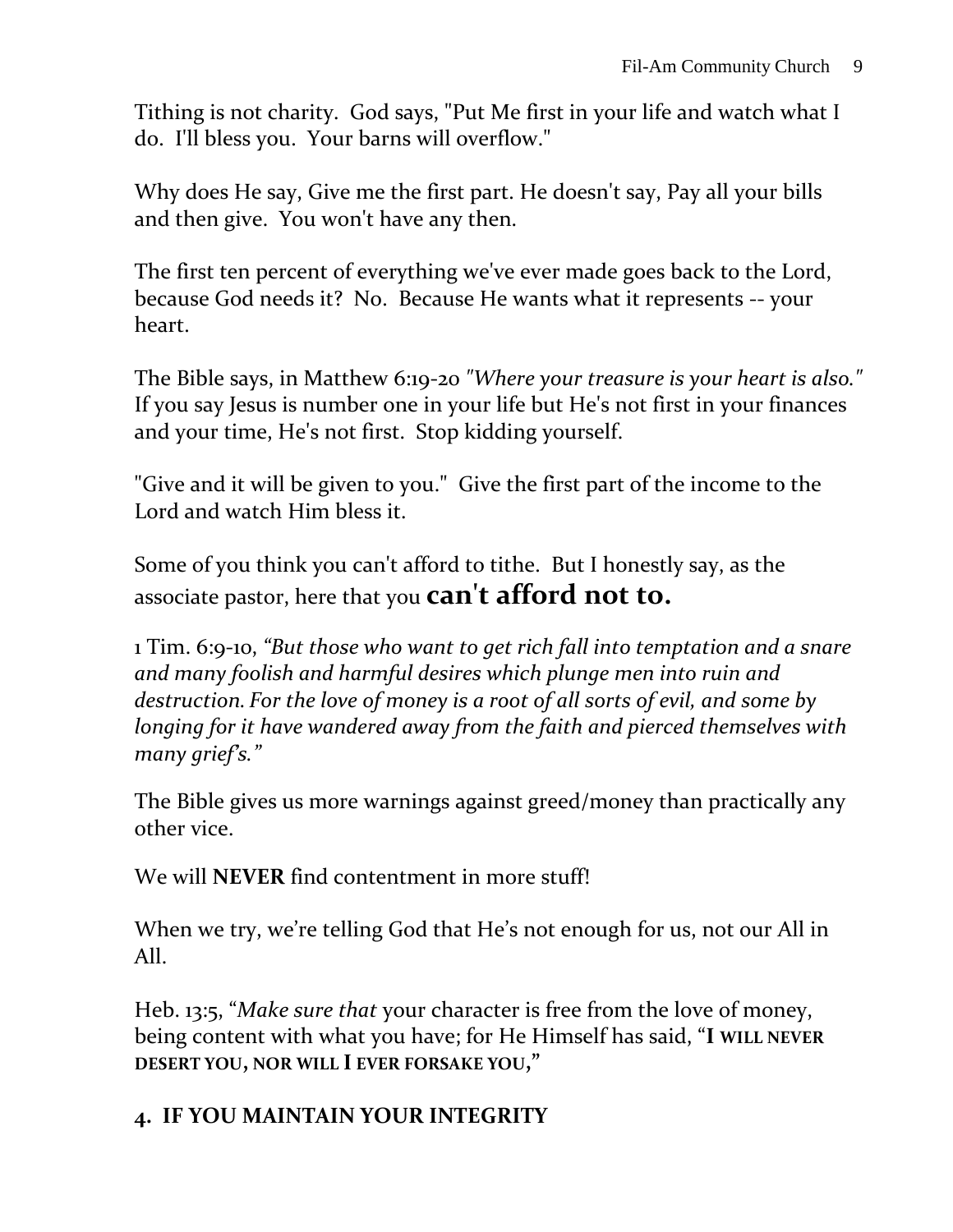God doesn't bless dishonesty. Proverbs 16:11 *"The Lord demands fairness in every business deal."*

That includes wages, sales, and taxes. If you want God's blessing on your finance you've got to be honest. You can't rip people off.

Proverbs 19:1 *"Better to be poor and honest than rich and dishonest."*

Why? Because Jesus said, *"What does it profit a man if he gain the whole world and looses his soul?"*

*"The blessing of the Lord brings wealth and He adds no trouble to it."* Have you ever known anybody who made money and it just brought trouble? Profit made dishonestly always brings trouble. Always.

You will always reap what you sow. If you are dishonest with others it will be returned to you.

You do not mock God and get away with it. Whatever you sow you will inevitably reap. Be honest. Be honest with your finances.

Sometimes the pressure to get ahead -- or just the pressure to keep up -- is so overwhelming that we, even as believers, are often tempted to compromise our ethics.

God has said that He will meet your needs if I ask for his help, and I learn contentment, and I give in faith, and I maintain my integrity.

Saints the decision to do what is right and trust God is not a once for all decision. It is a daily **moment by moment** decision.

Philippians 4:6-7 *"Do not be anxious about anything but in everything by prayer and petition with thanksgiving present your requests to God and the peace of God which transcends all understanding will guard your hearts and your minds in Christ Jesus."*

#### **5. IF I TRUST HIM WITH MY LIFE**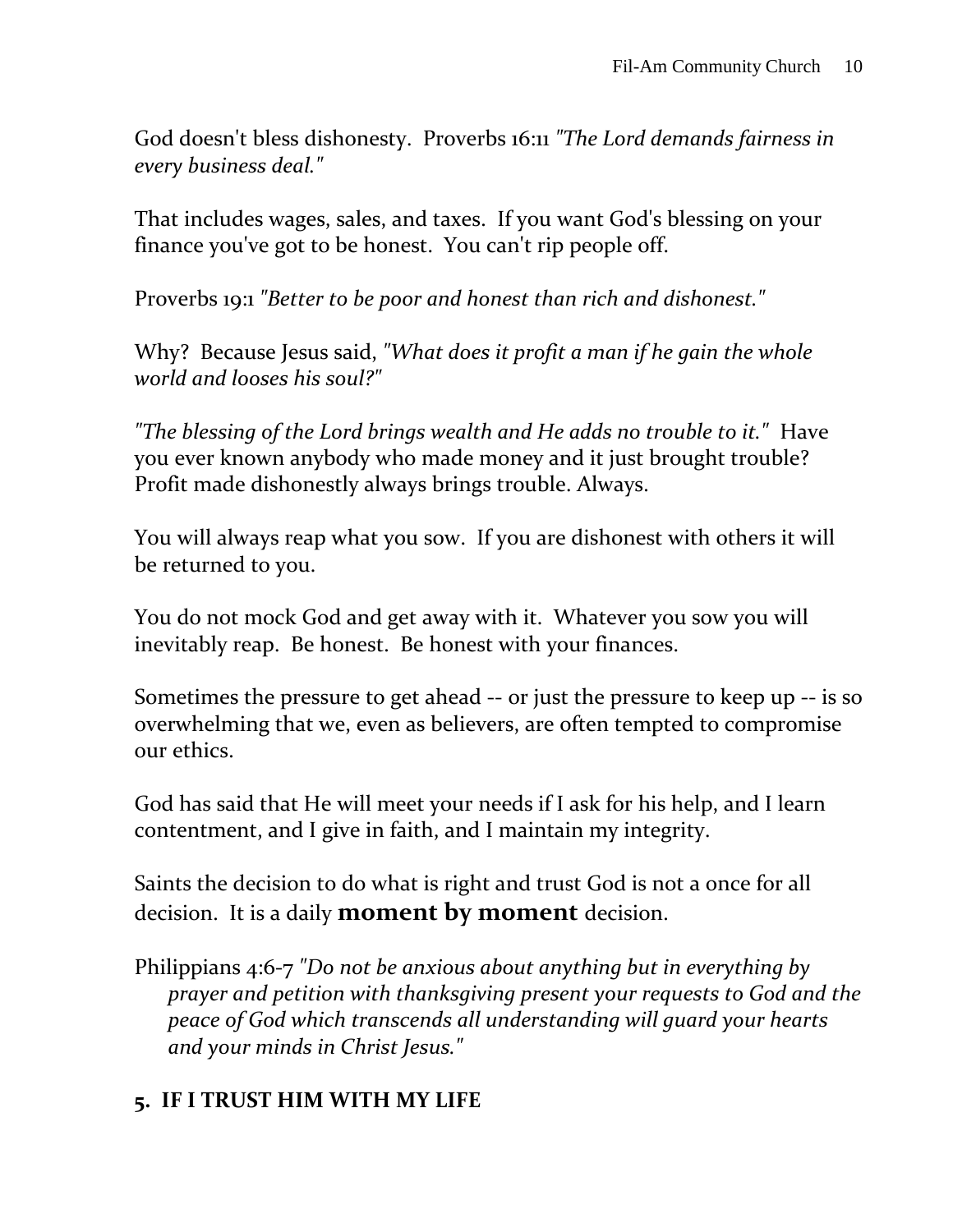Matthew 6:33 *"Your heavenly Father already knows perfectly well what you need and he will give it to you if you give him first place in your life and live as he wants you to."*

How much do you trust God?

I must trust Him with my life. Because as long as I love anything more than God that thing or person or item will become a source of anxiety.

If you allow anything besides God to take first place in your life that item will become a source of anxiety because you can lose it.

1 Timothy 6 *"Don't put your hope in wealth which is so uncertain. But put your hope in God who richly provides us with everything for our enjoyment."*

No matter how much you make you can still loose it all. It's uncertain thanks to:

- Lawsuits, thanks to long term
- Illnesses,
- Hospital bills,
- Disasters

There are many ways you can be wiped out in a matter of months no matter how much you've got.

You must always remind yourself, **my security** is not my bank account. No matter how much I've got in it, my security is not my bank account. **My security is in the Lord**.

Psalm 111:5 *"He gives food to those who trust Him. He never forgets His promises."*

The Bible tells us that God sent His son, Jesus Christ, to die on the cross for you to pay for your salvation. If God loves you enough to send His own son to die for you, don't you think He loves you enough to take care of your bills?

Don't you realize that any other problem is minor by comparison, that He solved your biggest problem when He saved you?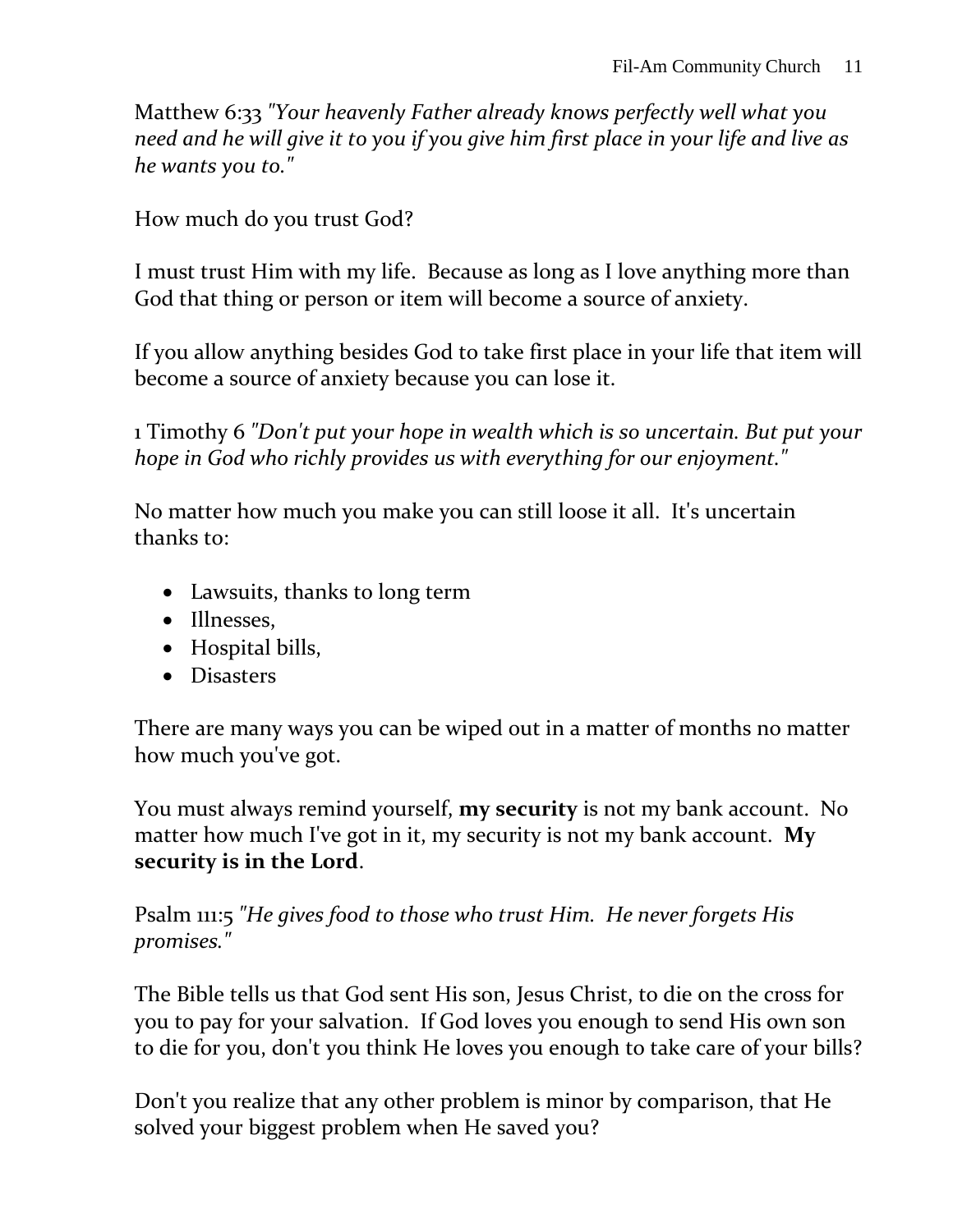The bottom line is really this: Am I going to believe God to do what He says He will do? That He will provide for me. Am I going to believe Him enough to do what He tells me to do as evidence of that faith?

Psalm 34:4 *"I sought the Lord and He heard me. He delivered me from all my fears."*

**The answer to your fears is a person, Jesus Christ**. You need to hope in the Lord.

Phil. 4:19, "*And my God will meet all your needs according to his riches in Christ Jesus."*

Do we really believe this? Do we really believe God's Word is true? Do we trust God to meet all our needs?

The trouble is, we've confused our needs with our wants.

- 100 years ago, electricity, telephones, vehicles were a luxury.
- 20 years ago, AC, computers and video games were a luxury.

2 Cor. 9:8, "*And God is able to make all grace abound to you, so that always having all sufficiency in everything; you may have an abundance for every good deed*"

Do we really believe that? What makes you happy? What brings you contentment?

Let me ask you this: would you be content if you didn't get that promotion / raise? If you didn't get that new car or new clothes?

Let's dig a little deeper…

- Would you be content if you're health was failing?
- If you were in pain,
- your marriage fell apart,
- your house burned down,
- spouse died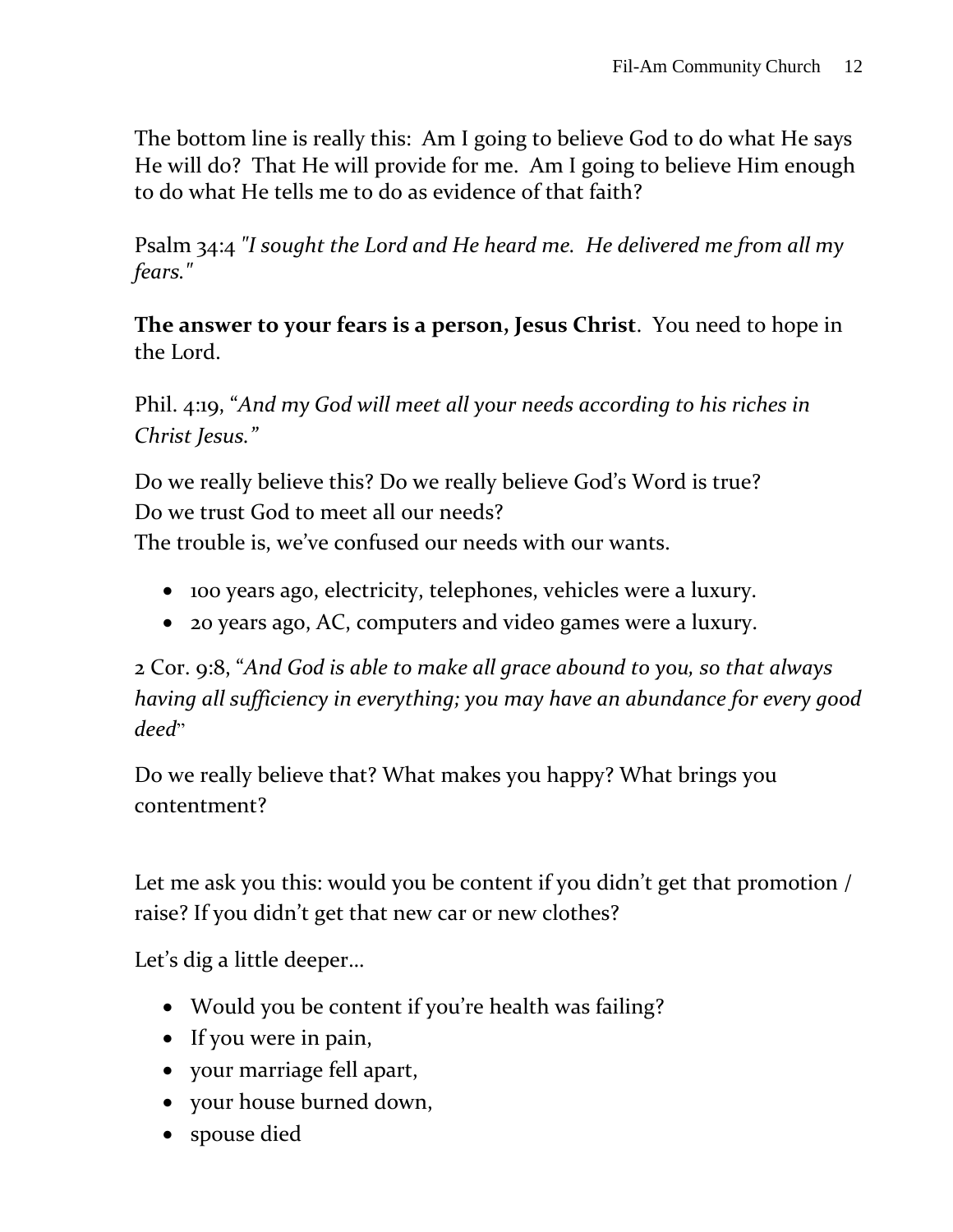Real joy is not dependent upon having our **needs met.** Real contentment does not depend on our **circumstances.** It is only learned through experience and dependence. being in that **Submitted-Committed** Relationship!

There is such a thing as perfect peace, & true contentment. But we will never find it in worldly possessions or circumstances.

The secret to contentment is **Christ alone.**

- Nothing More,
- Nothing Less,
- Nothing Else.

If you're serious about being set free from financial fears it's your choice. But you must choose to do what God has clearly told us to do.

He's laid it out. He said, "I will do this --**the promise** -- if you will obey the premise."

I want to **challenge you** to solidify your commitment this morning.

- Are you're going to start asking God more for help in your finances, not just going out and charging it, but asking God for help.
- Are you going to start learning to be content, stop comparing?
- Are you going to start tithing the first part of your income as God has commanded and in faith that He's going to take care of my needs as an act of worship?
- Are you going to live with integrity and be honest in your finances, not cheat?
- Are you trusting Jesus Christ completely with every area of your life?

If you're not going to do any of the first four, don't kid yourself. You're not really doing number five. Jesus said, *"If you love me, you keep my commandments."*